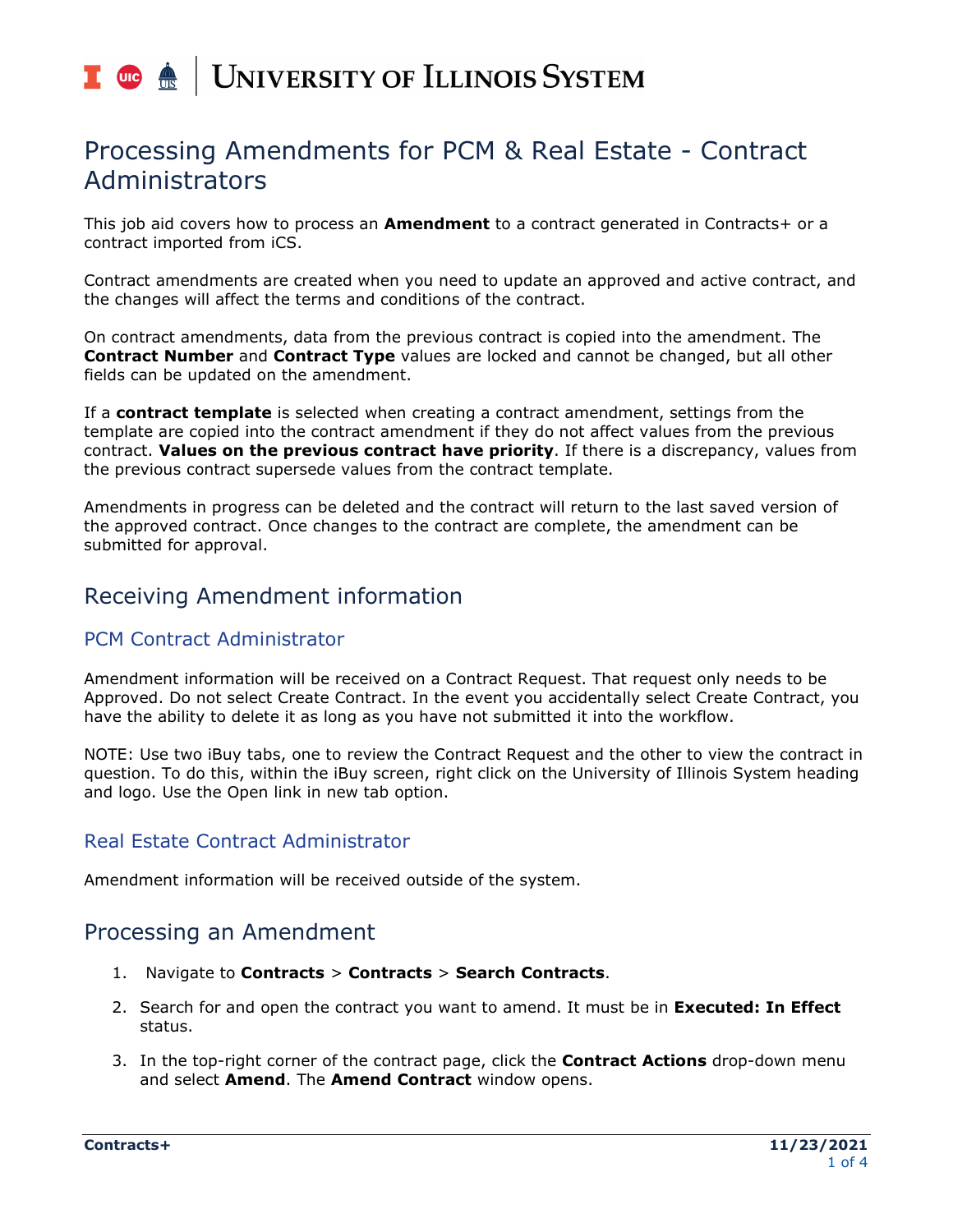#### | UNIVERSITY OF ILLINOIS SYSTEM  $\blacksquare$  (iii)  $\bigoplus$

- 4. Complete these fields in the **Amend Contract** window, then click **Yes**:
	- a. Use Contract Template
		- i. Select **No**. This will copy over all data from the previous contract including the visibility settings into the amendment.
	- b. Include the latest Attachment versions?
		- i. Select **Yes** if you want to copy the latest version of contract attachments from the previous contract into the contract amendment.
		- ii. **NOTE**: If a contract template is selected and this field is set to Yes, the contract amendment will have the main document from the amendment template along with any other contract attachments on that template. In addition, it will bring over the Full Contract PDF/Fully Executed PDF and any attachments from the previous version other than the main document (as this is part of the Full Contract PDF/Fully Executed PDF).
		- iii. Select **No** if you do not want to include attachments from the previous contract.
	- c. The contract header of the amendment opens, containing information copied from the previous contract and from the contract template if one is selected. The Contract Number and Contract Type fields are locked and cannot be changed. The color of the bar at the top of the page has changed color and the Actions button is now Amendment Actions.
- 5. Determine if eSignature is going to be used or not. If using eSignature, please refer to that documentation for additional information.
- 6. Make changes to the contract fields as requested within amendment details.
	- a. If amending an iCS imported **PCM Contract Type**, review and update all required contract fields. These additional fields could include but not limited to:
		- **i. Standard Second Party**
			- 1. If the **Second Party** is not found in the system, a **Vendor Information Form/Non-Vendor Second Party Vendor Information** Form will need to be submitted. Once notified the party is in the system, select and proceed with amendment.
		- **ii. Deliverables/Work Product**
		- **iii. Fund**
		- **iv. Will you be using the Contract for Procurement of Supplies and Services template?**
		- **v. Sharing or transfer of personal data**
		- **vi. Services Provided on site at UI Hospital and Clinics (Chicago Only)**
		- **vii. Second Party Legal Structure**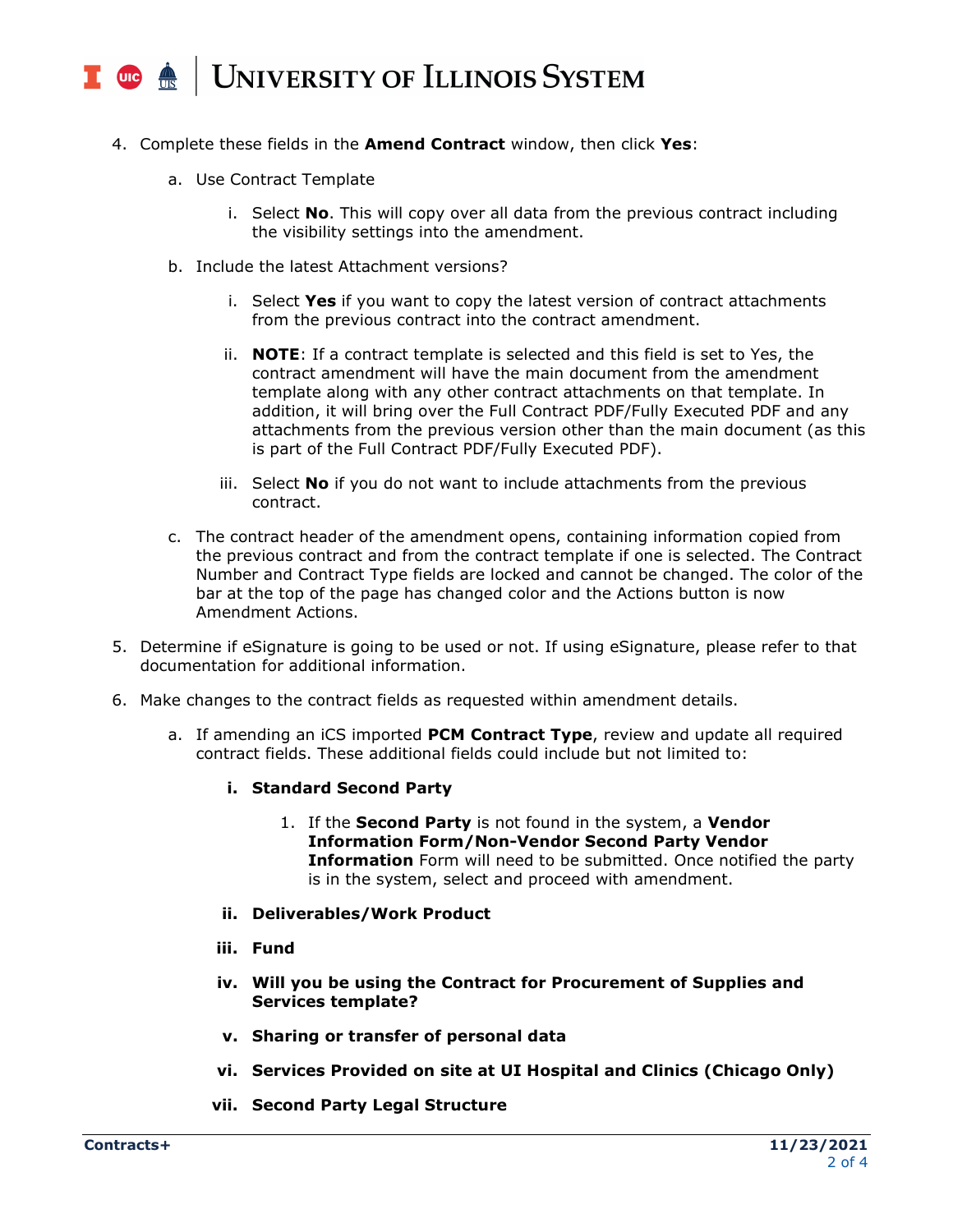#### **UNIVERSITY OF ILLINOIS SYSTEM**  $\frac{1}{\sqrt{10}}$  or  $\frac{1}{\sqrt{10}}$

#### **viii. Foreign Entity Reporting section**

#### **ix. HIPAA section**

#### **x. GASB87 section**

b. If amending an iCS imported **Real Estate Contract** Type, review and update all required contract fields. These additional fields could include but not limited to:

#### **i. Standard Second Party**

1. If the **Second Party** is not found in the system, a **Vendor Information Form/Non-Vendor Second Party Vendor Information** Form will need to be submitted. Once notified the party is in the system, select and proceed with amendment.

#### **ii. CFOAP**

- **iii. Intergovernmental Agreement**
- **iv. Foreign Entity Reporting section**
- **v. GASB87 section**

#### **vi. Real Estate Information section**

- 7. Make changes to additional contract screens as needed.
	- a. If amending any iCS imported contract, on the **Users and Contracts** tab:
		- i. Add your name in the **Contract Managers** section.
		- ii. Add the name of the individual who submitted the **CRF – Amendment** request in the **Stakeholders** section.
	- b. **NOTE**: To replace the main document with one from the library, go to the **Attachments** page and click the **Actions** button next to Main Document, then choose either **Unassign as Main Document** or **Delete**, so that there is no attachment designated as the main document. This will enable the **Upload Main Document** button and you can upload a new main document or template. Choosing either of these options means that any **text that has been customized on the current contract will be lost and replaced with the uploaded version**.
- 8. Review **Approvals** tab to confirm that all required fields have been populated and that the workflow does not contain **Invalid Data** or **Missing Approver**.
	- a. **Invalid Data** means that the **Work Group** selection is incorrect or missing. The selection must match the **College Code** for the **Org** detailed.
	- b. **Missing Approver** means that the corresponding approval queue does not have approvers assigned. Do not submit contract into workflow rather contact **System Administrators**. The **Department** will be notified of the lack of approvers and advised of corrective actions.